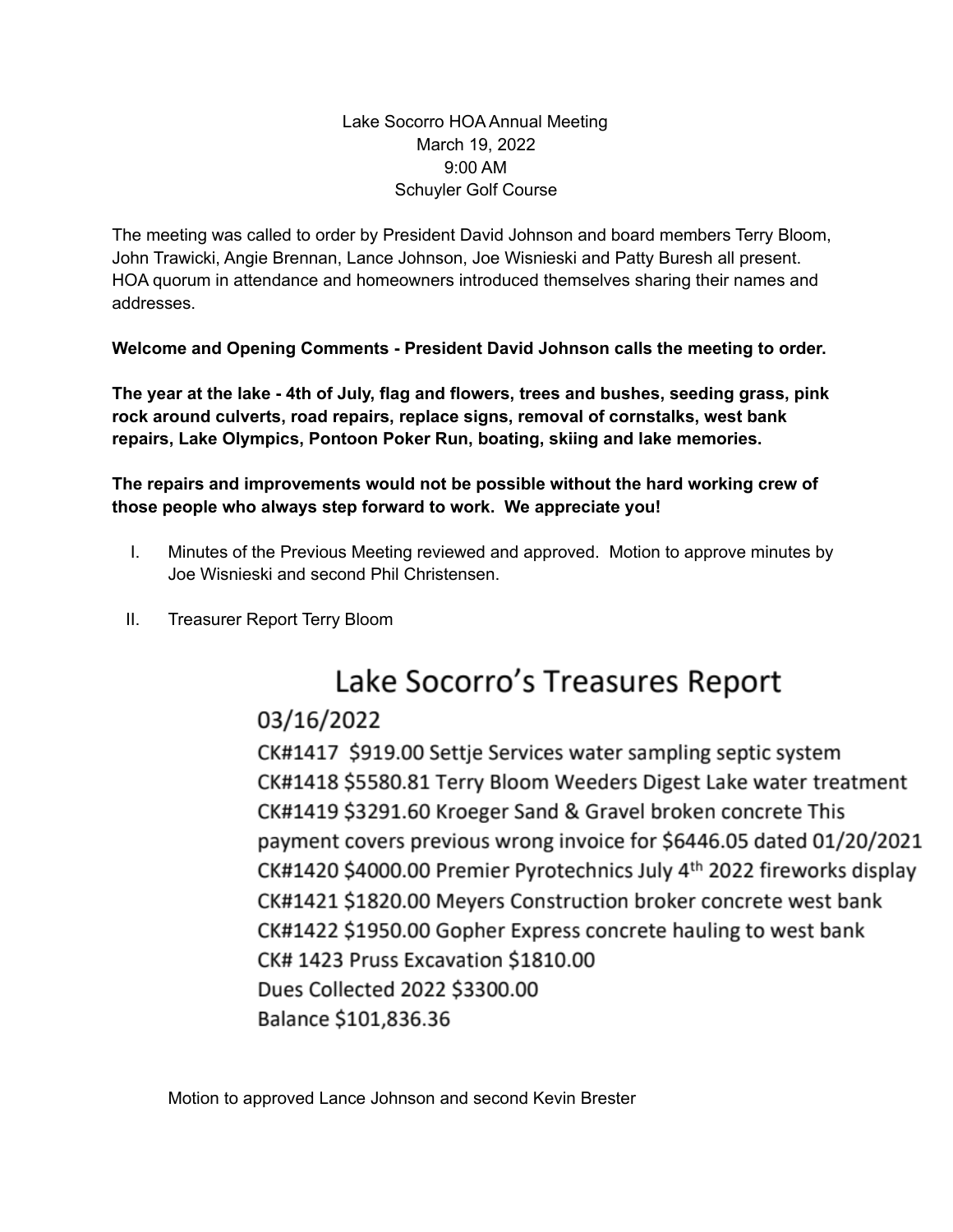- III. Old Business
	- A. Mike Arps update nothing to report
	- B. Roads continue with improvements (Island Drive 2022)
	- C. Repair West bank
	- D. Algae treatment / Aerators NE Lake Association Confirmation that what we are doing is helping to keep our lake healthy
	- E. Dredge discussion
- IV. New Business
	- A. Committees
		- 1. Architecture Please submit any plans permits
		- 2. Fish Fishing contest Saturday, June 11, 2022 9-12am
		- 3. Water Septic pumping will occur this fall
		- 4. Trees HUGE thank you to those who helped plant the trees and bushes. It's hard work! Thank you to everyone who donated money!
		- 5. Flag Thank you Al Pryor! Thank you to those who donated!
		- 6. New forms and stickers are being updated for inspection of boats
		- 7. Lumen / Century Link Lance Johnson. Plans are in place to bring fiber optics to each home
		- 8. Platte River update Mark Arps proposal to put in jetties in progress ice jams are common but jetties should help.

SAFETY!!!!!!! Zebra Mussels - please do not allow guests to bring in watercraft of any kind.

New docks - be aware of additional docks on the lake

4 wheelers - remind ATV drivers to be safe and respect the 15 mph speed limit. Additional signs will be installed to remind drivers to watch closely for ATVs.

B. Discussion to change lake boating rule #8 under

From :

8) The maximum speed limit for all motorboats or watercraft (daylight hours) is 40 (forty) miles per hour. From 1/2hour after sunset until 8:.00 am, motorboat and watercraft speed is limited to 5 mph/no wake. Motor Boats and watercrafts shall always operate at trolling speeds with lights on after sundown

To:

8) The maximum speed limit for all motorboats or watercraft (daylight hours) is 40 (forty) miles per hour. From *1/2hour after* sunset until 8:00 am, motorboat and watercraft speed is limited to 5 mph/no wake. Motor Boats and watercrafts shall always operate at trolling speeds with lights on after sundown